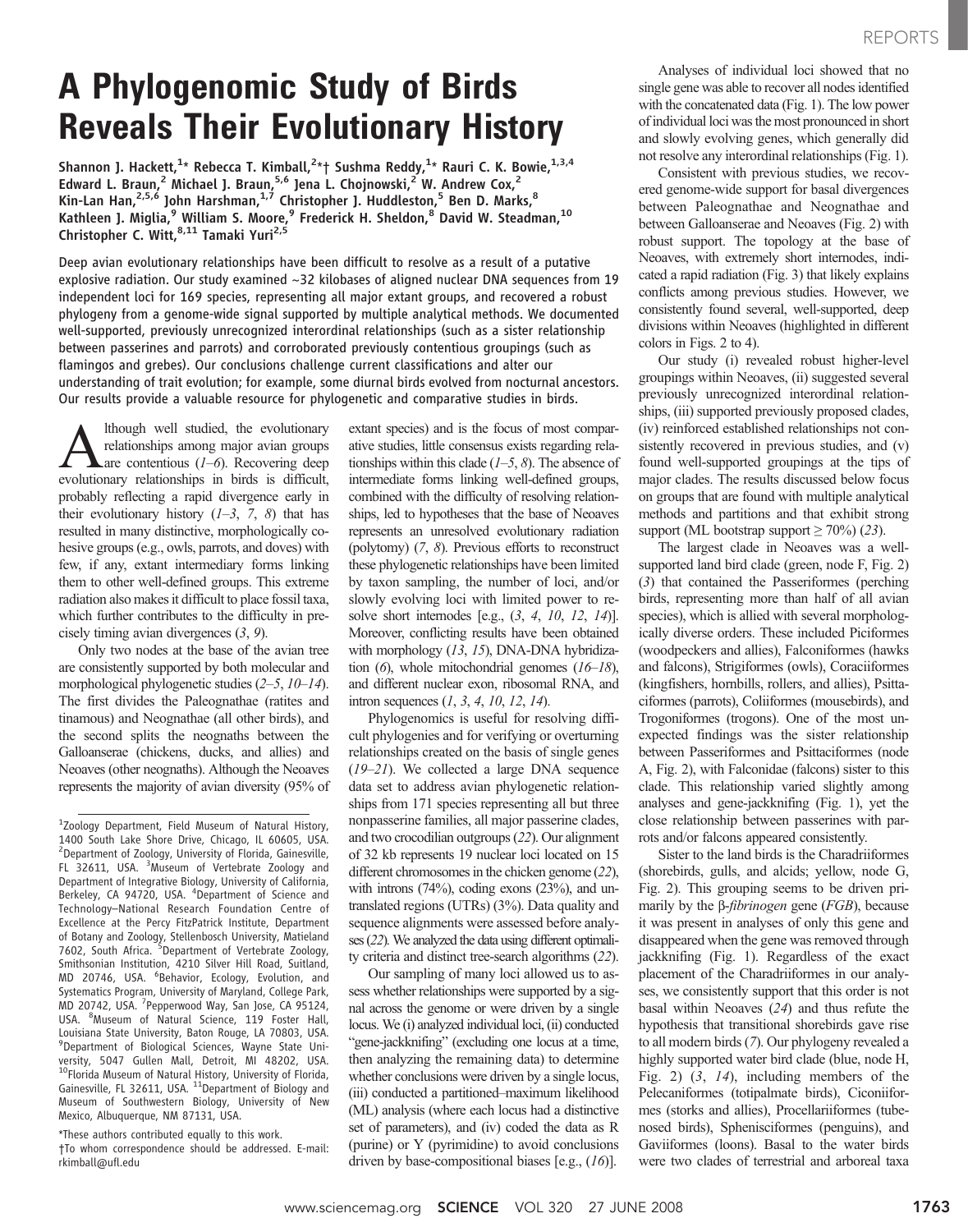| A Major partitions<br>Clade<br>Oscines<br>Suboscines<br>Oscines + Suboscines<br>Passeriformes<br>Psittaciformes<br>Passeriformes + Psittaciformes<br>Passeriformes + Psittaciformes + Falconidae<br>Coraciformes + Piciformes<br>Coraciformes + Piciformes + Trogoniformes + Leptosomus<br>Strigiformes<br>Accipitridae + Cathartidae<br>Landbirds<br>Charadriiformes<br>Landbirds + Charadriiformes<br>Procellariiformes<br>Waterbirds<br>Cuculiformes<br>"Gruiformes" + Cuculiformes + Otididae<br>Waterbirds + "Gruiformes" + Cuculiformes + Musophagiformes<br>Apodiformes + Aegotheles<br>Caprimulgiformes + Apodiformes<br>Eurypyga + Rhynochetos<br>Phoenicopteriformes + Podicipediformes<br>Columbiformes<br>Neoaves<br>Galliformes<br>Anseriformes<br>Galloanserae<br>Tinamiformes within Struthioniformes<br>Coronaves<br>Metaves | Nodes<br>A<br>$\overline{B}$<br>$\mathbf C$<br>D<br>Ε<br>F<br>$\overline{G}$<br>H<br>т<br>J<br><u>K</u><br>L<br>M<br>N<br>O<br>$\overline{P}$<br>Q | ML - with outgroups<br><b>BS</b><br>100<br>100<br>100<br>100<br>100<br>77<br>73<br>98<br>85<br>100<br>61<br>98<br>100<br>81<br>100<br>89<br>100<br>68<br>81<br>98<br>98<br>100<br>100<br>100<br>96<br>100<br>100<br>100<br>100 | ML-no outgroups<br><b>BS</b><br>100<br>100<br>100<br>100<br>100<br>65<br>64<br>99<br>86<br>100<br>70<br>99<br>100<br>78<br>100<br>91<br>100<br>74<br>73<br>99<br>99<br>100<br>100<br>100<br>100<br>100<br>100<br>100<br>99 | ML - with outgroups<br>31951 | RAxML - partitioned<br>31951 | RAxML - RY coding<br>31951 | <b>MP-32Kb</b><br>31951 | MP-52kb<br>52383 | Introns<br>23627 | Exons<br>7435    | UTRS<br>889 | No gaps<br>9533 |            |                | Fig.<br>conca<br>refer<br>indica<br>parsir<br>analy<br>cells i<br>inclus<br>ships<br>size o<br>major<br>clade<br>indivi<br>$n/a$ , n |                   |
|----------------------------------------------------------------------------------------------------------------------------------------------------------------------------------------------------------------------------------------------------------------------------------------------------------------------------------------------------------------------------------------------------------------------------------------------------------------------------------------------------------------------------------------------------------------------------------------------------------------------------------------------------------------------------------------------------------------------------------------------------------------------------------------------------------------------------------------------|----------------------------------------------------------------------------------------------------------------------------------------------------|--------------------------------------------------------------------------------------------------------------------------------------------------------------------------------------------------------------------------------|----------------------------------------------------------------------------------------------------------------------------------------------------------------------------------------------------------------------------|------------------------------|------------------------------|----------------------------|-------------------------|------------------|------------------|------------------|-------------|-----------------|------------|----------------|--------------------------------------------------------------------------------------------------------------------------------------|-------------------|
| <b>B</b> Individual gene partitions                                                                                                                                                                                                                                                                                                                                                                                                                                                                                                                                                                                                                                                                                                                                                                                                          |                                                                                                                                                    | <b>ALDOB</b>                                                                                                                                                                                                                   | BDNF                                                                                                                                                                                                                       | CLTC                         | CRYAA                        | EEF <sub>2</sub>           | EGRT                    | FGB              | HMGN2            | IRF <sub>2</sub> | ШĐ          | <b>MUSK</b>     | <b>MVC</b> | $\mathsf{NGF}$ | NTF <sub>3</sub>                                                                                                                     | PCBD <sup>-</sup> |
| Clade<br>Oscines                                                                                                                                                                                                                                                                                                                                                                                                                                                                                                                                                                                                                                                                                                                                                                                                                             | Nodes                                                                                                                                              | 2389                                                                                                                                                                                                                           | 688                                                                                                                                                                                                                        | 2134                         | 1391                         | 4364                       | 1738                    | 3357             | 2132             | 631              | 984         | 720             | 1255       | 751            | 728                                                                                                                                  | 16.               |
| Suboscines                                                                                                                                                                                                                                                                                                                                                                                                                                                                                                                                                                                                                                                                                                                                                                                                                                   |                                                                                                                                                    |                                                                                                                                                                                                                                |                                                                                                                                                                                                                            |                              |                              |                            |                         |                  |                  |                  |             |                 |            |                |                                                                                                                                      |                   |
| Oscines + Suboscines                                                                                                                                                                                                                                                                                                                                                                                                                                                                                                                                                                                                                                                                                                                                                                                                                         |                                                                                                                                                    |                                                                                                                                                                                                                                |                                                                                                                                                                                                                            |                              |                              |                            |                         |                  |                  |                  |             |                 |            |                |                                                                                                                                      |                   |
| <b>Passeriformes</b>                                                                                                                                                                                                                                                                                                                                                                                                                                                                                                                                                                                                                                                                                                                                                                                                                         |                                                                                                                                                    |                                                                                                                                                                                                                                |                                                                                                                                                                                                                            |                              |                              |                            |                         |                  |                  |                  |             |                 |            |                |                                                                                                                                      |                   |
| Psittaciformes<br>Passeriformes + Psittaciformes                                                                                                                                                                                                                                                                                                                                                                                                                                                                                                                                                                                                                                                                                                                                                                                             | A                                                                                                                                                  |                                                                                                                                                                                                                                |                                                                                                                                                                                                                            |                              |                              |                            |                         |                  |                  |                  |             |                 |            |                |                                                                                                                                      |                   |
| Passeriformes + Psittaciformes + Falconidae                                                                                                                                                                                                                                                                                                                                                                                                                                                                                                                                                                                                                                                                                                                                                                                                  | B                                                                                                                                                  |                                                                                                                                                                                                                                |                                                                                                                                                                                                                            |                              |                              |                            |                         |                  |                  |                  |             |                 |            |                |                                                                                                                                      |                   |
| Coraciformes + Piciformes                                                                                                                                                                                                                                                                                                                                                                                                                                                                                                                                                                                                                                                                                                                                                                                                                    | $\mathbf C$                                                                                                                                        |                                                                                                                                                                                                                                |                                                                                                                                                                                                                            |                              |                              |                            |                         |                  |                  |                  |             |                 |            |                |                                                                                                                                      |                   |
| Coraciformes + Piciformes + Trogoniformes + Leptosomus                                                                                                                                                                                                                                                                                                                                                                                                                                                                                                                                                                                                                                                                                                                                                                                       | D                                                                                                                                                  |                                                                                                                                                                                                                                |                                                                                                                                                                                                                            |                              |                              |                            |                         |                  |                  |                  |             |                 |            |                |                                                                                                                                      |                   |
| <b>Strigiformes</b>                                                                                                                                                                                                                                                                                                                                                                                                                                                                                                                                                                                                                                                                                                                                                                                                                          |                                                                                                                                                    |                                                                                                                                                                                                                                |                                                                                                                                                                                                                            |                              |                              |                            |                         |                  | n/a              |                  |             |                 |            |                |                                                                                                                                      |                   |
| Accipitridae + Cathartidae                                                                                                                                                                                                                                                                                                                                                                                                                                                                                                                                                                                                                                                                                                                                                                                                                   | Ε                                                                                                                                                  |                                                                                                                                                                                                                                |                                                                                                                                                                                                                            |                              |                              |                            |                         |                  |                  |                  |             |                 |            |                |                                                                                                                                      |                   |
| Landbirds<br>Charadriiformes                                                                                                                                                                                                                                                                                                                                                                                                                                                                                                                                                                                                                                                                                                                                                                                                                 | F                                                                                                                                                  |                                                                                                                                                                                                                                |                                                                                                                                                                                                                            |                              |                              |                            |                         |                  |                  |                  |             |                 |            |                |                                                                                                                                      |                   |
| Landbirds + Charadriiformes                                                                                                                                                                                                                                                                                                                                                                                                                                                                                                                                                                                                                                                                                                                                                                                                                  | G                                                                                                                                                  |                                                                                                                                                                                                                                |                                                                                                                                                                                                                            |                              |                              |                            |                         |                  |                  |                  |             |                 |            |                |                                                                                                                                      |                   |
| Procellariiformes                                                                                                                                                                                                                                                                                                                                                                                                                                                                                                                                                                                                                                                                                                                                                                                                                            |                                                                                                                                                    |                                                                                                                                                                                                                                |                                                                                                                                                                                                                            |                              |                              |                            |                         |                  |                  |                  |             |                 |            |                |                                                                                                                                      |                   |
| Waterbirds                                                                                                                                                                                                                                                                                                                                                                                                                                                                                                                                                                                                                                                                                                                                                                                                                                   | $\overline{H}$                                                                                                                                     |                                                                                                                                                                                                                                |                                                                                                                                                                                                                            |                              |                              |                            |                         |                  |                  |                  |             |                 |            |                |                                                                                                                                      |                   |
| Cuculiformes                                                                                                                                                                                                                                                                                                                                                                                                                                                                                                                                                                                                                                                                                                                                                                                                                                 |                                                                                                                                                    |                                                                                                                                                                                                                                |                                                                                                                                                                                                                            |                              |                              |                            |                         |                  | n/a              |                  |             |                 |            |                |                                                                                                                                      |                   |
| "Gruiformes" + Cuculiformes + Otididae                                                                                                                                                                                                                                                                                                                                                                                                                                                                                                                                                                                                                                                                                                                                                                                                       | $\mathbf{I}$                                                                                                                                       |                                                                                                                                                                                                                                |                                                                                                                                                                                                                            |                              |                              |                            |                         |                  |                  |                  |             |                 |            |                |                                                                                                                                      |                   |
| Waterbirds + "Gruiformes" + Cuculiformes + Musophagiformes<br>Apodiformes + Aegotheles                                                                                                                                                                                                                                                                                                                                                                                                                                                                                                                                                                                                                                                                                                                                                       | J<br>Κ                                                                                                                                             |                                                                                                                                                                                                                                |                                                                                                                                                                                                                            |                              |                              |                            |                         |                  |                  |                  |             |                 |            |                |                                                                                                                                      |                   |
| Caprimulgiformes + Apodiformes                                                                                                                                                                                                                                                                                                                                                                                                                                                                                                                                                                                                                                                                                                                                                                                                               | L                                                                                                                                                  |                                                                                                                                                                                                                                |                                                                                                                                                                                                                            |                              |                              |                            |                         |                  |                  |                  |             |                 |            |                |                                                                                                                                      |                   |
| Eurypyga + Rhynochetos                                                                                                                                                                                                                                                                                                                                                                                                                                                                                                                                                                                                                                                                                                                                                                                                                       | M                                                                                                                                                  |                                                                                                                                                                                                                                |                                                                                                                                                                                                                            |                              |                              |                            |                         |                  |                  |                  |             |                 |            |                |                                                                                                                                      |                   |
| Phoenicopteriformes + Podicipediformes                                                                                                                                                                                                                                                                                                                                                                                                                                                                                                                                                                                                                                                                                                                                                                                                       | N                                                                                                                                                  |                                                                                                                                                                                                                                |                                                                                                                                                                                                                            |                              |                              |                            |                         |                  |                  |                  |             |                 |            |                |                                                                                                                                      |                   |
| Columbiformes<br>Neoaves                                                                                                                                                                                                                                                                                                                                                                                                                                                                                                                                                                                                                                                                                                                                                                                                                     | $\circ$                                                                                                                                            |                                                                                                                                                                                                                                |                                                                                                                                                                                                                            |                              |                              |                            |                         |                  | n/a              |                  |             |                 |            |                |                                                                                                                                      |                   |
| Galliformes                                                                                                                                                                                                                                                                                                                                                                                                                                                                                                                                                                                                                                                                                                                                                                                                                                  |                                                                                                                                                    |                                                                                                                                                                                                                                |                                                                                                                                                                                                                            |                              |                              |                            |                         |                  |                  |                  |             |                 |            |                |                                                                                                                                      |                   |
| Anseriformes                                                                                                                                                                                                                                                                                                                                                                                                                                                                                                                                                                                                                                                                                                                                                                                                                                 |                                                                                                                                                    |                                                                                                                                                                                                                                |                                                                                                                                                                                                                            |                              |                              |                            |                         |                  |                  |                  |             |                 |            |                |                                                                                                                                      |                   |
| Galloanserae<br>Tinamiformes within Struthioniformes                                                                                                                                                                                                                                                                                                                                                                                                                                                                                                                                                                                                                                                                                                                                                                                         | P                                                                                                                                                  |                                                                                                                                                                                                                                |                                                                                                                                                                                                                            |                              |                              |                            |                         |                  |                  |                  |             |                 |            |                |                                                                                                                                      |                   |
| Coronaves                                                                                                                                                                                                                                                                                                                                                                                                                                                                                                                                                                                                                                                                                                                                                                                                                                    | $\Omega$                                                                                                                                           |                                                                                                                                                                                                                                |                                                                                                                                                                                                                            |                              |                              |                            |                         |                  |                  |                  |             |                 |            |                |                                                                                                                                      |                   |
| Metaves                                                                                                                                                                                                                                                                                                                                                                                                                                                                                                                                                                                                                                                                                                                                                                                                                                      |                                                                                                                                                    |                                                                                                                                                                                                                                |                                                                                                                                                                                                                            |                              |                              |                            |                         |                  |                  |                  |             |                 |            |                |                                                                                                                                      |                   |
|                                                                                                                                                                                                                                                                                                                                                                                                                                                                                                                                                                                                                                                                                                                                                                                                                                              |                                                                                                                                                    |                                                                                                                                                                                                                                |                                                                                                                                                                                                                            |                              |                              |                            |                         |                  |                  |                  |             |                 |            |                |                                                                                                                                      |                   |
| C Gene-jackknifing analyses                                                                                                                                                                                                                                                                                                                                                                                                                                                                                                                                                                                                                                                                                                                                                                                                                  |                                                                                                                                                    | NO ALDOB                                                                                                                                                                                                                       | NO BDNF                                                                                                                                                                                                                    | NO CLTC                      | NO CRYAA                     | NO EEF2                    | NO EGR1                 | NO FGB           | NO HMGN2         | NO IRF2          | NO MB       | NO MUSK         | NO MYC     | NO NGF         | NO NTF3                                                                                                                              | NO PORD           |
| Clade                                                                                                                                                                                                                                                                                                                                                                                                                                                                                                                                                                                                                                                                                                                                                                                                                                        |                                                                                                                                                    |                                                                                                                                                                                                                                |                                                                                                                                                                                                                            |                              |                              |                            |                         |                  |                  |                  |             |                 |            |                | Nodes 29562 31263 29817 30560 27587 30213 28594 29819 31320 30967 31231 30696 31200 31223 303                                        |                   |
| Oscines                                                                                                                                                                                                                                                                                                                                                                                                                                                                                                                                                                                                                                                                                                                                                                                                                                      |                                                                                                                                                    |                                                                                                                                                                                                                                |                                                                                                                                                                                                                            |                              |                              |                            |                         |                  |                  |                  |             |                 |            |                |                                                                                                                                      |                   |
| Suboscines                                                                                                                                                                                                                                                                                                                                                                                                                                                                                                                                                                                                                                                                                                                                                                                                                                   |                                                                                                                                                    |                                                                                                                                                                                                                                |                                                                                                                                                                                                                            |                              |                              |                            |                         |                  |                  |                  |             |                 |            |                |                                                                                                                                      |                   |
| Oscines + Suboscines                                                                                                                                                                                                                                                                                                                                                                                                                                                                                                                                                                                                                                                                                                                                                                                                                         |                                                                                                                                                    |                                                                                                                                                                                                                                |                                                                                                                                                                                                                            |                              |                              |                            |                         |                  |                  |                  |             |                 |            |                |                                                                                                                                      |                   |
| Passeriformes<br>Psittaciformes                                                                                                                                                                                                                                                                                                                                                                                                                                                                                                                                                                                                                                                                                                                                                                                                              |                                                                                                                                                    |                                                                                                                                                                                                                                |                                                                                                                                                                                                                            |                              |                              |                            |                         |                  |                  |                  |             |                 |            |                |                                                                                                                                      |                   |
| Passeriformes + Psittaciformes                                                                                                                                                                                                                                                                                                                                                                                                                                                                                                                                                                                                                                                                                                                                                                                                               | Α                                                                                                                                                  |                                                                                                                                                                                                                                |                                                                                                                                                                                                                            |                              |                              |                            |                         |                  |                  |                  |             |                 |            |                |                                                                                                                                      |                   |
| Passeriformes + Psittaciformes + Falconidae                                                                                                                                                                                                                                                                                                                                                                                                                                                                                                                                                                                                                                                                                                                                                                                                  | $\overline{B}$                                                                                                                                     | ZZ                                                                                                                                                                                                                             |                                                                                                                                                                                                                            |                              |                              |                            |                         |                  |                  |                  |             |                 |            |                |                                                                                                                                      |                   |
| Coraciformes + Piciformes                                                                                                                                                                                                                                                                                                                                                                                                                                                                                                                                                                                                                                                                                                                                                                                                                    | $\mathbf C$                                                                                                                                        |                                                                                                                                                                                                                                |                                                                                                                                                                                                                            |                              |                              |                            |                         |                  |                  |                  |             |                 |            |                |                                                                                                                                      |                   |
| Coraciformes + Piciformes + Trogoniformes + Leptosomus<br>Strigiformes                                                                                                                                                                                                                                                                                                                                                                                                                                                                                                                                                                                                                                                                                                                                                                       | D                                                                                                                                                  |                                                                                                                                                                                                                                |                                                                                                                                                                                                                            |                              |                              |                            |                         |                  |                  |                  |             |                 |            |                |                                                                                                                                      |                   |
| Accipitridae + Cathartidae                                                                                                                                                                                                                                                                                                                                                                                                                                                                                                                                                                                                                                                                                                                                                                                                                   | E                                                                                                                                                  |                                                                                                                                                                                                                                |                                                                                                                                                                                                                            |                              |                              |                            |                         |                  | 88               |                  |             |                 |            |                |                                                                                                                                      |                   |
| <u>Landbirds</u>                                                                                                                                                                                                                                                                                                                                                                                                                                                                                                                                                                                                                                                                                                                                                                                                                             | F                                                                                                                                                  |                                                                                                                                                                                                                                |                                                                                                                                                                                                                            |                              |                              |                            |                         |                  |                  |                  |             |                 |            |                |                                                                                                                                      |                   |
| Charadriiformes                                                                                                                                                                                                                                                                                                                                                                                                                                                                                                                                                                                                                                                                                                                                                                                                                              |                                                                                                                                                    |                                                                                                                                                                                                                                |                                                                                                                                                                                                                            |                              |                              |                            |                         |                  |                  |                  |             |                 |            |                |                                                                                                                                      |                   |
| Landbirds + Charadriiformes                                                                                                                                                                                                                                                                                                                                                                                                                                                                                                                                                                                                                                                                                                                                                                                                                  | G                                                                                                                                                  |                                                                                                                                                                                                                                |                                                                                                                                                                                                                            |                              |                              |                            |                         |                  |                  |                  |             |                 |            |                |                                                                                                                                      |                   |
| Procellariiformes<br><b>Waterbirds</b>                                                                                                                                                                                                                                                                                                                                                                                                                                                                                                                                                                                                                                                                                                                                                                                                       | H                                                                                                                                                  |                                                                                                                                                                                                                                |                                                                                                                                                                                                                            |                              |                              |                            |                         |                  |                  |                  |             |                 |            |                |                                                                                                                                      |                   |
| Cuculiformes                                                                                                                                                                                                                                                                                                                                                                                                                                                                                                                                                                                                                                                                                                                                                                                                                                 |                                                                                                                                                    |                                                                                                                                                                                                                                |                                                                                                                                                                                                                            |                              |                              |                            |                         |                  |                  |                  |             |                 |            |                |                                                                                                                                      |                   |
| Gruiformes" + Cuculiformes + Otididae                                                                                                                                                                                                                                                                                                                                                                                                                                                                                                                                                                                                                                                                                                                                                                                                        | Ī                                                                                                                                                  |                                                                                                                                                                                                                                |                                                                                                                                                                                                                            |                              |                              |                            |                         |                  |                  |                  |             |                 |            |                |                                                                                                                                      |                   |
| Waterbirds + "Gruiformes" + Cuculiformes + Musophagiformes                                                                                                                                                                                                                                                                                                                                                                                                                                                                                                                                                                                                                                                                                                                                                                                   | J                                                                                                                                                  |                                                                                                                                                                                                                                |                                                                                                                                                                                                                            |                              |                              |                            |                         |                  |                  |                  |             |                 |            |                |                                                                                                                                      |                   |
| <u> Apodiformes + Aegotheles</u><br>Caprimulgiformes + Apodiformes                                                                                                                                                                                                                                                                                                                                                                                                                                                                                                                                                                                                                                                                                                                                                                           | K<br>L                                                                                                                                             |                                                                                                                                                                                                                                |                                                                                                                                                                                                                            |                              |                              |                            |                         |                  |                  |                  |             |                 |            |                |                                                                                                                                      |                   |
| Eurypyga + Rhynochetos                                                                                                                                                                                                                                                                                                                                                                                                                                                                                                                                                                                                                                                                                                                                                                                                                       | M                                                                                                                                                  |                                                                                                                                                                                                                                |                                                                                                                                                                                                                            |                              |                              |                            |                         |                  |                  |                  |             |                 |            |                |                                                                                                                                      |                   |
| Phoenicopteriformes + Podicipediformes                                                                                                                                                                                                                                                                                                                                                                                                                                                                                                                                                                                                                                                                                                                                                                                                       | $\overline{N}$                                                                                                                                     |                                                                                                                                                                                                                                |                                                                                                                                                                                                                            |                              |                              |                            |                         |                  |                  |                  |             |                 |            |                |                                                                                                                                      |                   |

 $\overline{\circ}$ 

1. Congruence of clades as determined from tenated analyses and multiple data partitions. Nodes to groups in Fig. 2. Dark blue or dark gray cells ate those with relationships present in maximum mony (MP) and ML [GARLI (31) and RAxML (32)] rses  $(A)$  or in ML (B and C); light blue or light gray indicate relationships present with the exception of or ion of one taxon; and striped cells indicate relationfound by either GARLI or RAxML, but not both. The of each data partition is listed below its name. (A) partitions (BS, bootstrap support; dashes represent es with less than 50% bootstrap support); (B) idual locus analyses; (C) gene-jackknifing analyses. not applicable.

TGFB2

NO TGFB2 NO SOMA NO RHO

NO TPM1

**TPM1** 

 $rac{Q}{\pi}$ **SOMA** 

Columbiformes

uthioniforme:

Galliformes Galloanserae namiformes within S

oronaves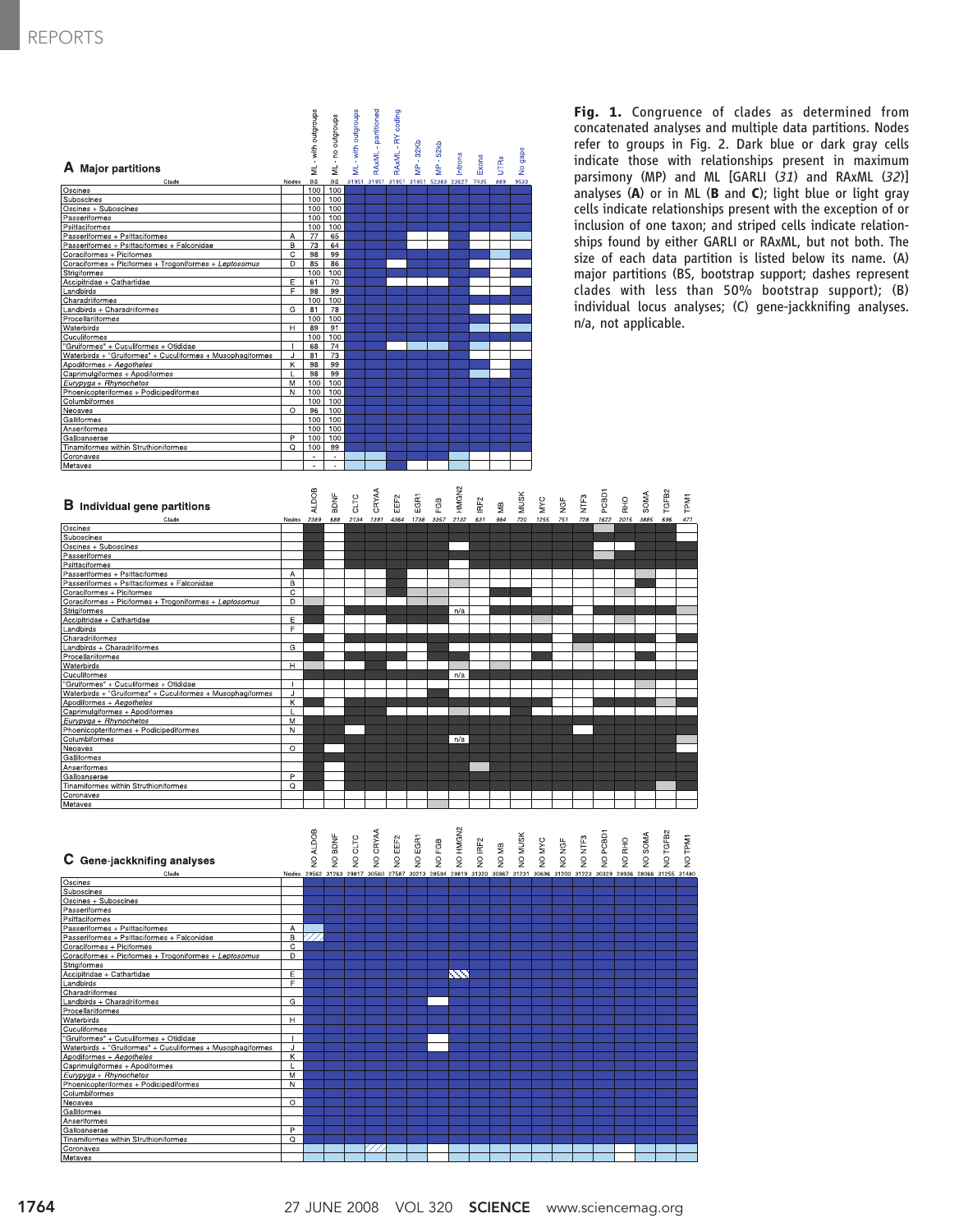(node J, Fig. 2): Musophagiformes (turacos) and a clade (gray, node I, Fig. 2) including core Gruiformes (rails, cranes, and allies), Cuculiformes (cuckoos), and Otididae (bustards, which are typically considered as belonging to Gruiformes). These latter relationships were also largely dependent on the presence of FGB (Fig. 1) and require further study to determine their validity.

One of our most important findings was that several well-accepted orders were not monophyletic. Our analyses provided strong support that (i) Tinamiformes (tinamous) are found



sedis. Branch colors represent major clades supported in this study: land birds (green), charadriiforms (yellow), water birds (blue), core gruiforms and cuckoos (gray), apodiforms and caprimulgiforms (brown), galloanserae (orange), and paleognaths (purple). Large capital letters indicate groups discussed in the text and Fig. 1.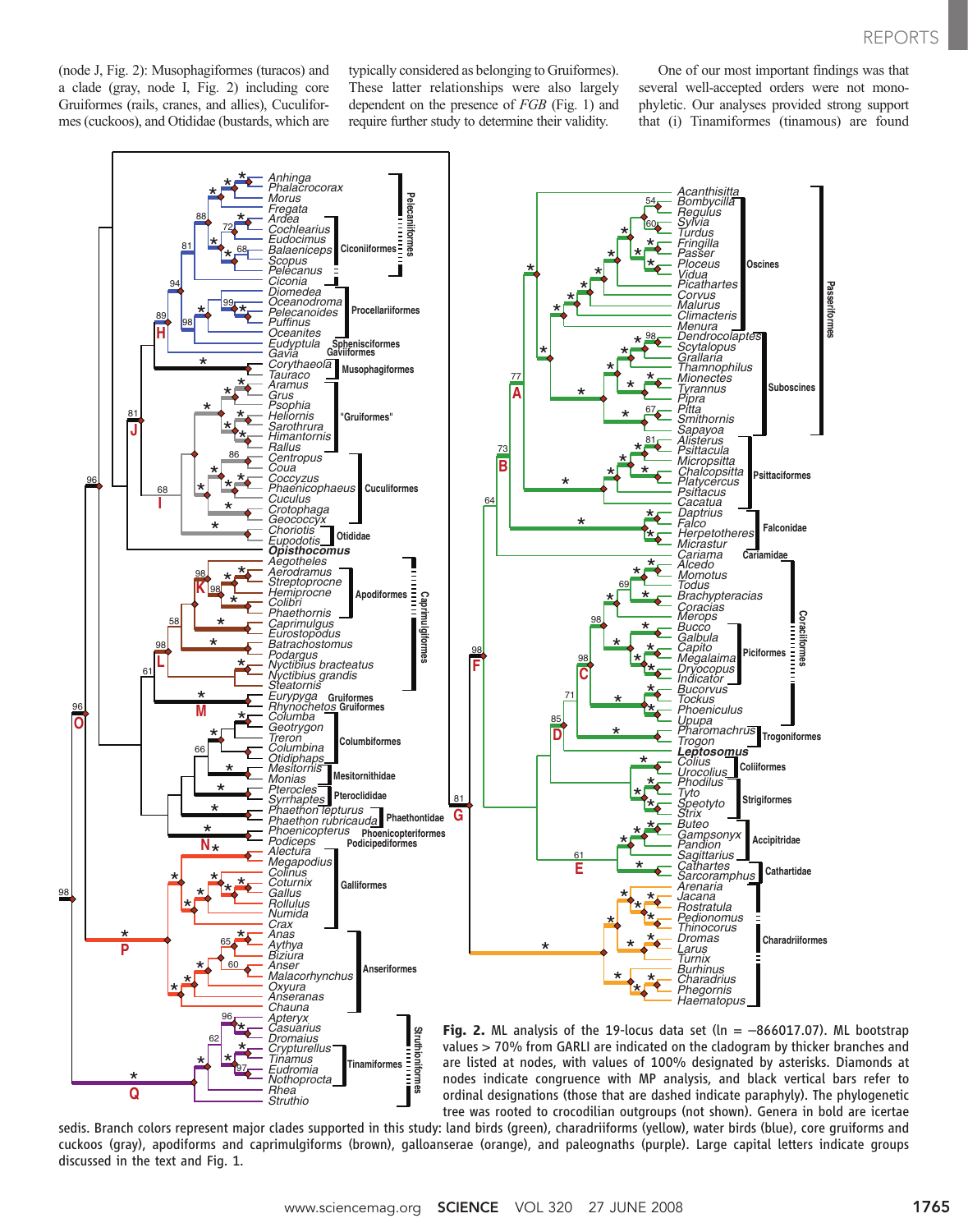## REPORTS

within Struithioniformes (ostriches and allies; purple, node Q, Fig. 2), (ii) Apodiformes (hummingbirds and swifts) are found within Caprimulgiformes (nightjars and their allies; brown, node L, Fig. 2), and (iii) Piciformes are found within Coraciiformes (node C, Fig. 2). Typical Pelecaniformes and Ciconiiformes [sensu (13, 25)] were intermixed in a clade (Fig. 2) that excludes one traditional pelecaniform family: the Phaethontidae (tropicbirds). The Gruiformes represented at least four distinct clades in our tree (Fig. 4), depending on the circumscriptions of this order [reviewed in  $(6)$ ]. Finally, Falconidae and Accipitridae (hawks and osprey) formed distinct clades in all analyses, rather than a monophyletic Falconiformes (Fig. 2) (18).

Several disparate taxa were robustly placed in our analyses. Cariamidae (seriemas) has traditionally been classified as a gruiform, although convergence with Falconiformes was noted (6). We found strong support for placing Cariamidae within land birds near other raptorial groups. Leptosomus (cuckoo roller) is generally placed within Coraciiformes, though a relationship with Falconiformes has also been suggested (6). Our data set placed Leptosomus sister to a clade including Piciformes, Coraciiformes, and Trogoniformes (node D, Fig. 2).

Our results suggest resolution of some controversial groupings. For example, Cathartidae (New World vultures)—traditionally placed within Falconiformes—were previously allied with Ciconiidae (storks) (6). However, our phylogeny demonstrated no affinity with storks [see also (3, 18, 26)] and instead strongly supported placement of Cathartidae within the land birds (usually with Accipitridae). We support that Turnix (buttonquail) belongs within the Charadriiformes (3, 4, 27) and that Podicipediformes (grebes) and Phoenicopteriformes (flamingos; node N, Fig. 2) (14) are sister taxa. Finally, we recovered a sister relationship between Rhynochetos (kagu) and Eurypyga (sunbittern) (node M, Fig. 2) (28): two monospecific and geographically disparate families that grouped outside of the core Gruiiformes.

The previously proposed division of Neoaves into Coronaves and Metaves is driven by two loci (4) in our analyses (Fig. 1) and may not represent the species tree. Many taxa assigned to Metaves are composed of small numbers of closely related extant species, including Mesitornithidae (mesites), Phaethontidae, Pteroclididae (sandgrouse), and Columbiformes (pigeons and doves). The difficulty in placing them may be driven by long, unbreakable branches leading to the tips (Fig. 3). The enigmatic *Opisthocomus* (hoatzin) still cannot be confidently placed, but some putative sister relationships can be rejected (29).

Modern birds occupy a wide diversity of niches and exhibit a variety of behaviors. The broad structure of our phylogeny suggested diversification along general ecological divisions, such as water birds, shorebirds, and land birds. However, adaptations to these environments clearly arose multiple times (4), because many aquatic

birds were not part of the water bird clade (e.g., tropicbirds, flamingos, and grebes) and terrestrial birds were found outside of the land bird clade (e.g., turacos, doves, sandgrouse, and cuckoos). Our phylogeny also indicated several distinctive niches, such as nocturnal (owls, nightjars, and allies), raptorial (falcons, hawks, eagles, New World vultures, seriema, and owls), or pelagic (tubenosed birds, frigatebirds, and tropicbirds) lifestyles, have evolved multiple times. Furthermore, our results reinterpret the evolution of various adaptations (e.g., the diurnal Apodiformes evolved from nocturnal/crepuscular Caprimulgiformes, and flighted Tinamiformes arose within the flightless Struthioniformes) and biogeographic patterns (e.g., the New Caledonian kagu and Neotropical sunbittern are sister taxa).

Given the number of nonmonophyletic groups in our study, we compared our results with major classifications [supporting online material (SOM) text]. Unexpectedly, roughly the same percentage (35%) of orders defined by different classifications (13, 25, 30) was not monophyletic relative to the results of our study (Fig. 4). Some orders, such as Gruiformes and

the broadly encompassing Ciconiiformes [sensu (30)], were particularly problematic. Other traditional orders were not monophyletic because of the exclusion or inclusion of one or a few taxa (e.g., placing Turnix within Charadriiformes contradicts all three classifications). Only six orders were defined consistently across taxonomies and monophyletic in our study (Fig. 4). Given our results, conclusions from comparative studies that depended upon these classifications may need to be re-evaluated in light of this understanding of avian evolution.

Deciphering the roots of the avian tree of life has been a lingering problem in evolutionary biology. The inclusion of multiple loci with diverse rates of evolution, particularly the large proportion of rapidly evolving introns, yielded a well-supported phylogenetic tree at multiple taxonomic depths. Although some higher-level avian relationships remain unresolved, simulations suggest that additional sequence data from rapidly evolving loci may resolve these remaining questions  $(1)$ . It is also evident that future classifications will



Fig. 3. ML phylogram demonstrating the short internodes at the base of Neoaves and highlighting certain extreme examples of rate variation across avian lineages. Colors are as in Fig. 2. Scale bar indicates substitutions per site. Figure S1 shows the phylogram with taxon names.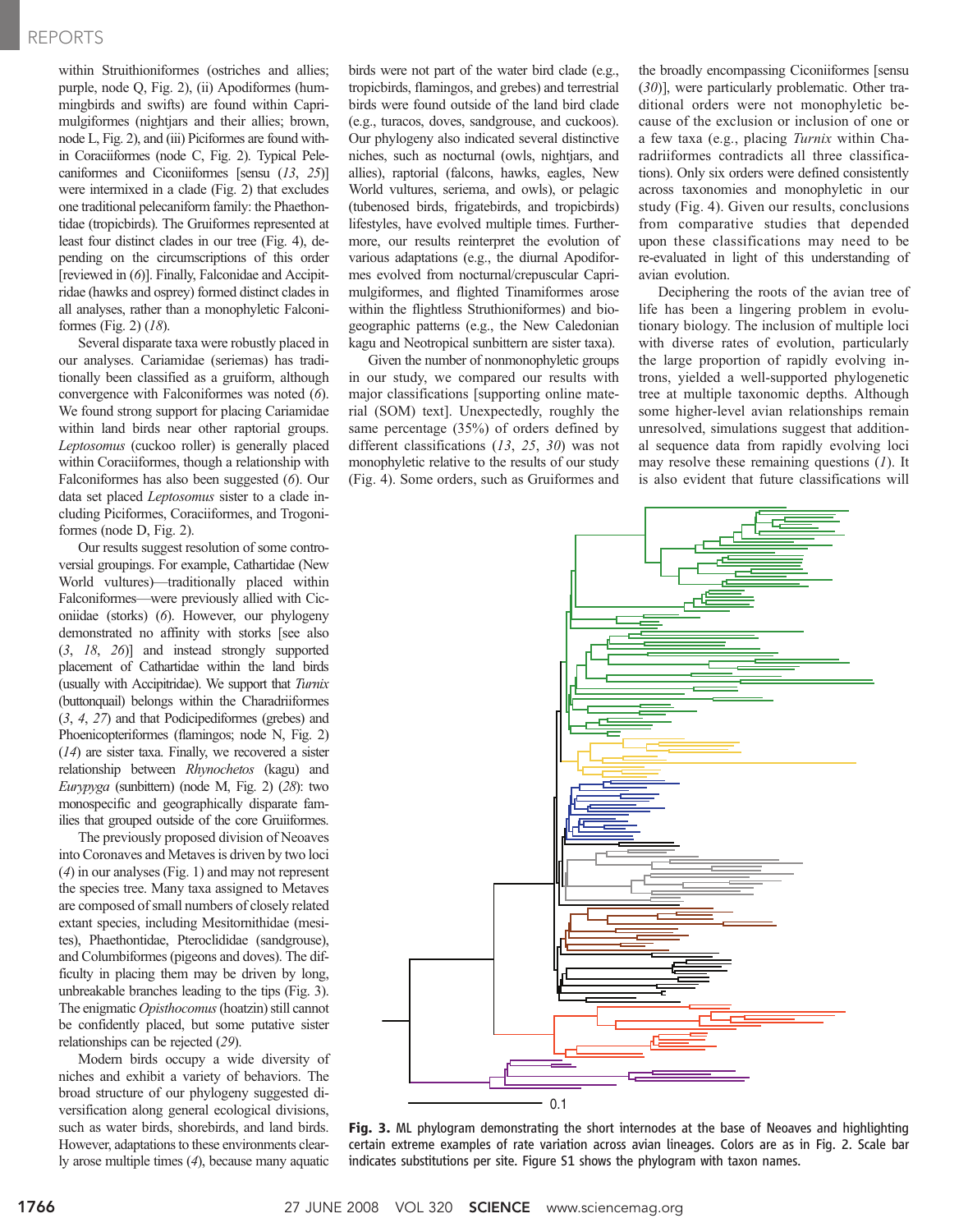

Fig. 4. Our phylogeny differs from and agrees with previous classifications. We merged well-supported (>70% bootstrap values) monophyletic clades at the tips with the same ordinal designation across all three classifications (e.g., 24 species called Passerines). Only higher relationships supported by bootstrap values >50% are shown. Colors are as in Fig. 2. Color bars to the right of the tree show membership in three different classifications: Peters' (25) (left), Sibley and Monroe's (30) (middle), and Livezey and Zusi's (13) (right). Black text within the bars indicates monophyletic orders in our phylogeny, whereas white text within the bars indicates nonmonophyletic orders. Ordinal name codes: ANS (Anseriformes), APO (Apodiformes), APT (Apterygiformes), ARD (Ardeiformes), BAL (Balaenicipitiformes), BUC (Bucerotiformes), CAP (Caprimulgiformes), CAS (Casuariiformes), CHA (Charadriiformes), CIC (Ciconiiformes), CLM (Columbiformes), COL (Coliiformes), COR (Coraciiformes), CRA (Craciformes), CUC (Cuculiformes), FAL (Falconiformes), GAL (Galliformes), GAV (Gaviiformes), GLB (Galbuliformes), GRU (Gruiformes), MUS (Musophagiformes), OPI (Opisthocomiformes), PAS (Passeriformes), PEL (Pelecaniformes), PIC (Piciformes), POD (Podicipediformes), PRO (Procellariiformes), PSI (Psittaciformes), RAL (Ralliformes), RHE (Rheiformes), SPH (Sphenisciformes), STH (Struthioniformes), STR (Strigiformes), TIN (Tinamiformes), TRC (Trochiliformes), TRO (Trogoniformes), TUR (Turniciformes), and UPU (Upupiformes).

change dramatically, based on our phylogenetic study, and that our results will stimulate comparative studies to address the growing number of questions regarding the evolution of birds.

## References and Notes

- 1. J. L. Chojnowski, R. T. Kimball, E. L. Braun, Gene 410, 89 (2008).
- 2. J. Cracraft et al., in Assembling the Tree of Life, J. Cracraft, M. J. Donoghue, Eds. (Oxford Univ. Press, New York, 2004), pp. 468–489.
- 3. P. G. P. Ericson et al., Biol. Lett. 2, 543 (2006).
- 4. M. G. Fain, P. Houde, Evolution Int. J. Org. Evolution 58, 2558 (2004).
- 5. J. Harshman, in Reproductive Biology and Phylogeny of Birds, B. G. M. Jamieson, Ed. (Science Publishers, Enfield, NH, 2007), pp. 1–35.
- 6. C. G. Sibley, J. E. Ahlquist, Phylogeny and Classification of Birds: A Study in Molecular Evolution (Yale Univ. Press, New Haven, CT, 1990).
- 7. A. Feduccia, Science 267, 637 (1995).
- 8. S. Poe, A. L. Chubb, Evolution Int. J. Org. Evolution 58, 404 (2004).
- 9. J. W. Brown, J. S. Rest, J. Garcia-Moreno, M. D. Sorenson, D. P. Mindell, BMC Biol. 6, 6 (2008).
- 10. A. L. Chubb, Mol. Phylogenet. Evol. 30, 140 (2004).
- 11. J. Cracraft, J. Clarke, in New Perspectives on the Origin and Early Evolution of Birds: Proceedings of the International Symposium in Honor of John H. Ostrom, J. Gauthier, L. F. Gall, Eds. (Yale Univ. Press, New Haven, CT, 2001), pp. 143–156.
- 12. J. G. Groth, G. F. Barrowclough, Mol. Phylogenet. Evol. 12, 115 (1999).
- 13. B. C. Livezey, R. L. Zusi, Zool. J. Linn. Soc. 149, 1 (2007).
- 14. M. van Tuinen, D. B. Butvill, J. A. W. Kirsch, S. B. Hedges, Proc. R. Soc. London Ser. B 268, 1345 (2001).
- 15. G. Mayr, J. Clarke, Cladistics 19, 527 (2003).
- 16. E. L. Braun, R. T. Kimball, Syst. Biol. 51, 614 (2002).
- 17. D. P. Mindell et al., Syst. Biol. 48, 138 (1999).
- 18. K. E. Slack, F. Delsuc, P. A. Mclenachan, U. Arnason, D. Penny, Mol. Phylogenet. Evol. 42, 1 (2007).
- 19. F. Delsuc, H. Brinkmann, H. Philippe, Nat. Rev. Genet. 6, 361 (2005).
- 20. E. Jiménez-Guri, H. Philippe, B. Okamura,
- P. W. H. Holland, Science 317, 116 (2007). 21. W. J. Murphy, P. A. Pevzner, S. J. O'Brien, Trends Genet.
- 20, 631 (2004).
- 22. Materials and methods are available as supporting material on Science Online.
- 23. D. M. Hillis, J. J. Bull, Syst. Biol. 42, 182 (1993).
- 24. T. Paton, O. Haddrath, A. J. Baker, Proc. R. Soc. London Ser. B 269, 839 (2002).
- 25. J. L. Peters et al., Check-list of Birds of the World, J. L. Peters et al., Eds. (Museum of Comparative Anatomy, Cambridge, MA, 1931 to 1979), vols. I to XV.
- 26. C. S. Griffiths, Auk 111, 787 (1994).
- 27. T. A. Paton, A. J. Baker, J. G. Groth, G. F. Barrowclough, Mol. Phylogenet. Evol. 29, 268 (2003).
- 28. J. Cracraft, Geobios Memoire Spec. 6, 25 (1982).
- 29. M. D. Sorenson, E. Oneal, J. García-Moreno, D. P. Mindell, Mol. Biol. Evol. 20, 1484 (2003).
- 30. C. G. Sibley, B. L. Monroe Jr., Distribution and Taxonomy of Birds of the World (Yale Univ. Press, New Haven, CT, 1990).
- 31. D. J. Zwickl, thesis, University of Texas at Austin (2006).
- 32. A. Stamatakis, Bioinformatics 22, 2688 (2006).
- 33. This work is a contribution of the Early Bird project, supported by NSF's Assembling the Tree of Life program (DEB-0228675, DEB-0228682, DEB-0228688, and DEB-0228617). We thank the American Museum of Natural History, Australian National Wildlife Collection, Burke Museum of Natural History and Culture (University of Washington), Field Museum of Natural History, University of Kansas Natural History Museum and Biodiversity Center, L. Densmore private collection, Louisiana State University Museum of Natural Science, Marjorie Barrick Museum (University of Nevada, Las Vegas), Museum of Southwestern Biology (University of New Mexico), Museum of Vertebrate Zoology (University of California, Berkeley), Museum Victoria, National Museum of Natural History, San Francisco Zoological Garden, and Zoological Museum University of Copenhagen, as well as many different collectors for tissue samples (table S1). We appreciate support from D. Zwickl and R. Ree for analysis; the DePaul Bioinformatics Group, part of the Illinois Bio-grid at DePaul University, for access to their supercomputing facilities; and J. Bates, D. Levey, P. Makovicky, T. Schulenberg, and P. Soltis for comments. Z. Bear, N. Block, B. Burkley, M. Burns, Z. Burns, S. Coplowitz,
	- R. Flynn, K. Hammons, V. Heimer-Torres, E. Sackett-Hermann,